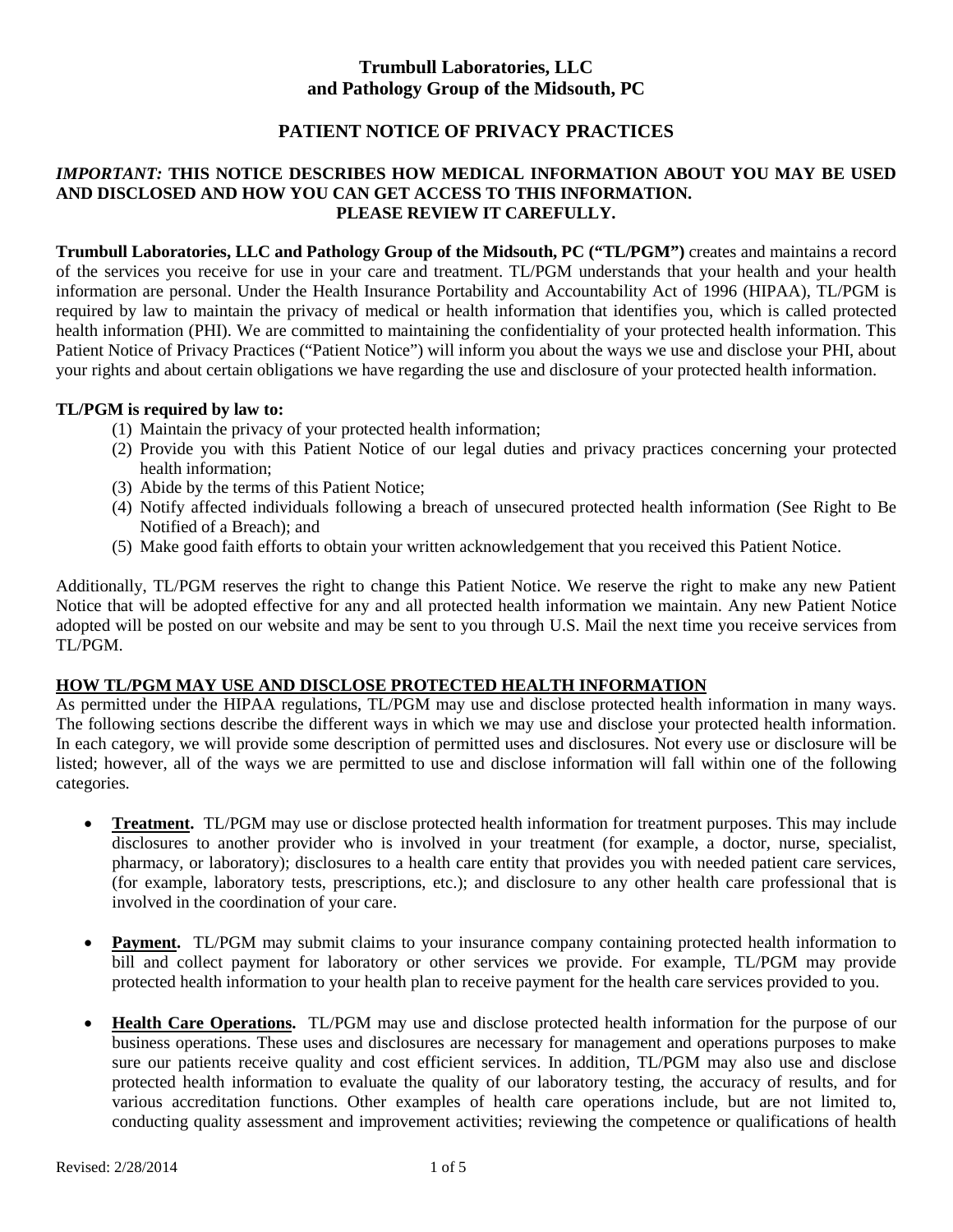care providers and other staff; and compiling and analyzing information in anticipation of or for use in civil or criminal legal proceedings.

- **Business Associates.** We may use and disclose protected health information to a company that helps us in performing certain business functions or that provides us with business services. These companies are called "Business Associates" and must keep any protected health received from us confidential in the same manner as TL/PGM. Business associates perform various services for us, including, but not limited to, billing, auditing, legal services and accrediting. In addition, at the request of your health care provider or health plan, TL/PGM may disclose protected health information to their Business Associates for purposes of performing certain business functions or health care services on their behalf.
- **To Individuals Involved in Your Care or Payment for Your Care.** TL/PGM may disclose protected health information to a person who is involved in your care or who helps pay for your care (such as a family member), unless you object. As allowed by federal and state law, TL/PGM may disclose a minor's protected health information to parents or legal guardians. We may also disclose protected health information about you to an entity assisting in a disaster relief effort so that your family can be notified of your location and general condition.
- **Fundraising Activities.** TL/PGM may use certain information about you, such as your name, address and phone number, and dates we provided care to you, without your written authorization, in order to contact you for the purpose of raising funds for TL/PGM. You have the right to opt out of receiving such communication with each solicitation. Your decision to opt out will not impact your treatment or payment for services at TL/PGM.
- **De-identified Information, Limited Data Sets and Research.** TL/PGM may use and disclose protected health information that has been "de-identified" by removing certain identifiers to make it unlikely that you could be identified. Further, TL/PGM may disclose limited health information, contained in a "limited data set." This limited data set does not contain any information that could directly identify you and use of such limited data sets is controlled by the HIPAA regulations. For example, a limited data set may include your city, county and zip code, but not your name or street address. TL/PGM may use and disclose your protected health information for certain kinds of research. However, all research projects that do not require your authorization are subject to a special approval process to ensure that the research poses minimal risk to your privacy. In these instances, HIPAA regulations allow us to do some research using your protected health information without your approval.

### **USES AND DISCLOSURES WHERE YOUR AUTHORIZATION IS NOT REQUIRED**

In addition to those uses and disclosures listed above, the HIPAA regulations require some protected health information to be disclosed in certain circumstances. The complete list of situations in which TL/PGM must disclose your protected health information by law is below:

- **Required By Law.** TL/PGM will use or disclose your protected health information when required to do so by federal, state or local law. You may be notified, as required by law, of any such uses or disclosures.
- **Public Health and Communicable Diseases.** We may use or disclose your protected health information for public health activities and purposes to a public health authority or governmental agency that is permitted by law to collect or receive the information. These generally include: (1) disclosures to a public health authority for the purpose of controlling disease, injury or disability; (2) disclosures to report child abuse or neglect, or to report births or deaths; (3) disclosures to the Food and Drug Administration to report adverse events or product defects, to track products, to enable product recalls, and to make repairs or replacements; or, disclosures to conduct post marketing surveillance or other instances as required by law to a state or federal government agency to facilitate their functions; (4) disclosures, if authorized by law, to a person who may have been exposed to a communicable disease or may otherwise be at risk of contracting or spreading the disease or condition; (5) disclosures to an employer in certain circumstances; and (6) disclosures to a school about an individual who is a student or prospective student of the school in certain circumstances.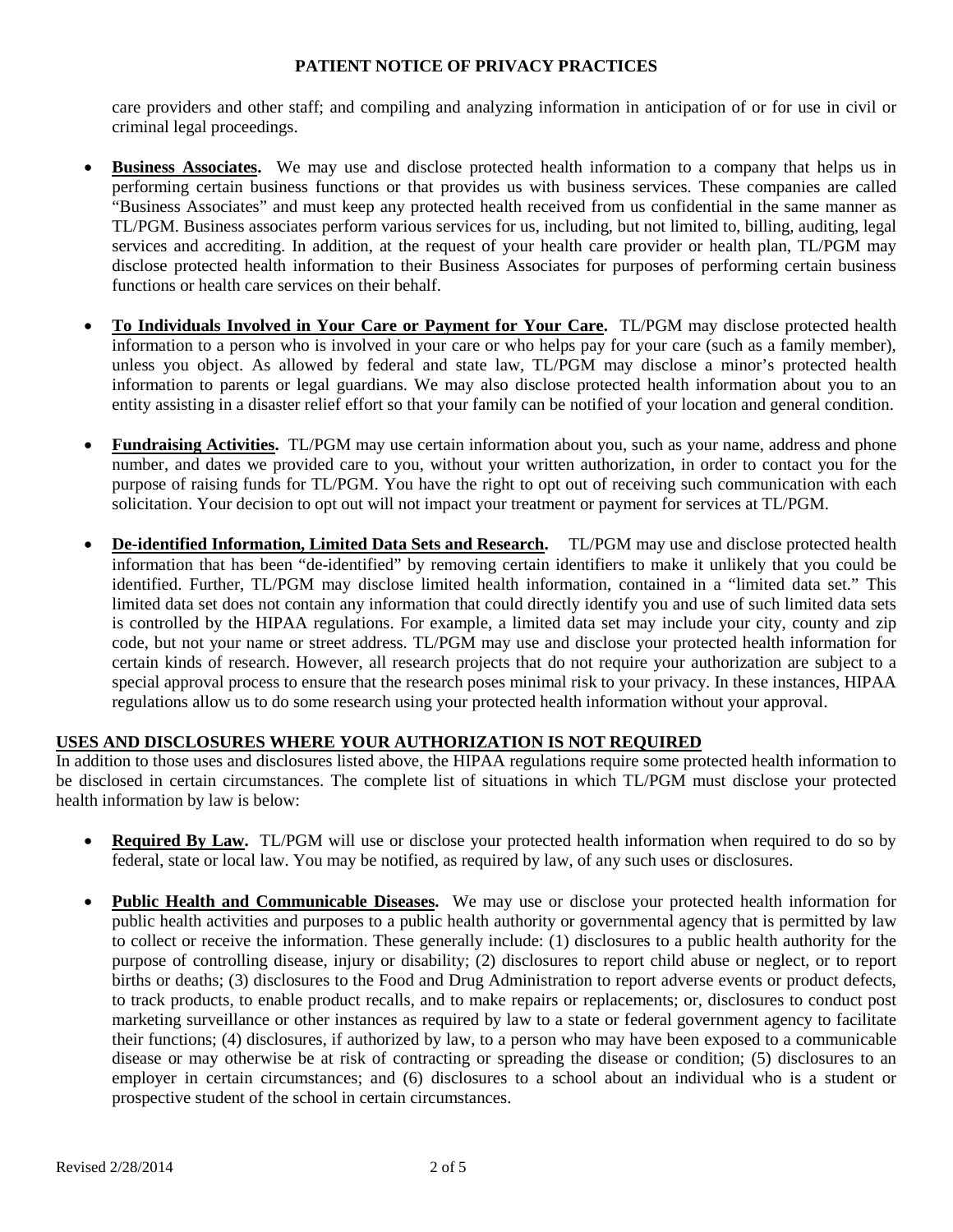- **Health Oversight.** We may disclose protected health information to a health oversight agency for activities authorized by law, such as audits, investigations, and inspections. Oversight agencies seeking this information include government agencies that oversee the health care system, government benefit programs, other government regulatory programs and civil rights laws.
- **Abuse or Neglect.** We may disclose your protected health information to a government authority that is authorized by law to receive reports of child abuse or neglect. In addition, we may disclose your protected health information if we believe that you have been a victim of abuse, neglect or domestic violence to the governmental entity authorized to receive such information.
- **Legal Proceedings.** We may disclose protected health information in the course of any judicial or administrative proceeding; in response to an order of a court or administrative tribunal (to the extent such disclosure is expressly authorized); and, if certain conditions are met, in response to a subpoena, discovery request or other lawful process by someone else involved in the dispute.
- Law Enforcement. We may also disclose protected health information for law enforcement purposes, so long as applicable legal requirements are met. These law enforcement purposes include, by way of example: (1) responding to a court order or similar legal processes; (2) for identification and location purposes of a suspect, fugitive, material witness or missing person; (3) pertaining to a victim of a crime; (4) about a death that we believe occurred as a result of criminal conduct; (5) in relation to a crime that occurs on the premises of TL/PGM; (6) in certain situations if disclosure is necessary to prevent or lessen a serious and imminent threat to the health or safety of a person or the public; and (7) in emergency circumstances to report a crime, the location of a crime or victims, or the identity, description or location of the person suspected of committing a crime.
- **Coroners, Funeral Directors, and Organ Donation.** We may disclose protected health information to a coroner or medical examiner for identification purposes, to determine cause of death or to perform other duties authorized by law. We may also disclose protected health information to a funeral director, as authorized by law, in order to permit the funeral director to carry out their duties. Protected health information may be used and disclosed to organizations for organ, eye or tissue donation purposes.
- **Military Activity and National Security.** When the appropriate conditions apply, we may use or disclose protected health information of individuals who are armed forces personnel in the following instances: (1) for activities deemed necessary by appropriate military command authorities; (2) for the purpose of a determination by the Department of Veterans Affairs of your eligibility for benefits, or (3) to a foreign military authority if you are a member of that foreign military service. We may also disclose your protected health information to authorized federal officials for conducting national security and intelligence activities, including for the provision of protective services to the President or others legally authorized. Disclosure will be made only in compliance with U.S. law.
- **Workers' Compensation.** As authorized by applicable laws, we may use or disclose your protected health information to comply with workers' compensation or other similar programs following a written request by your employer, workers' compensation insurer or their representative.
- **Inmates.** We may use or disclose your protected health information if you are an inmate of a correctional facility, or under the custody of a law enforcement official, for health, safety and security purposes.
- **Personal Representatives.** TL/PGM may, under certain circumstances, disclose protected health information to your personal representative, as established under applicable state law, or to an administrator, executor or other authorized individual associated with your estate.
- **Shared Medical Record / Health Information Exchanges.** TL/PGM may maintain protected health information in shared electronic health records that allow us to share protected health information with associated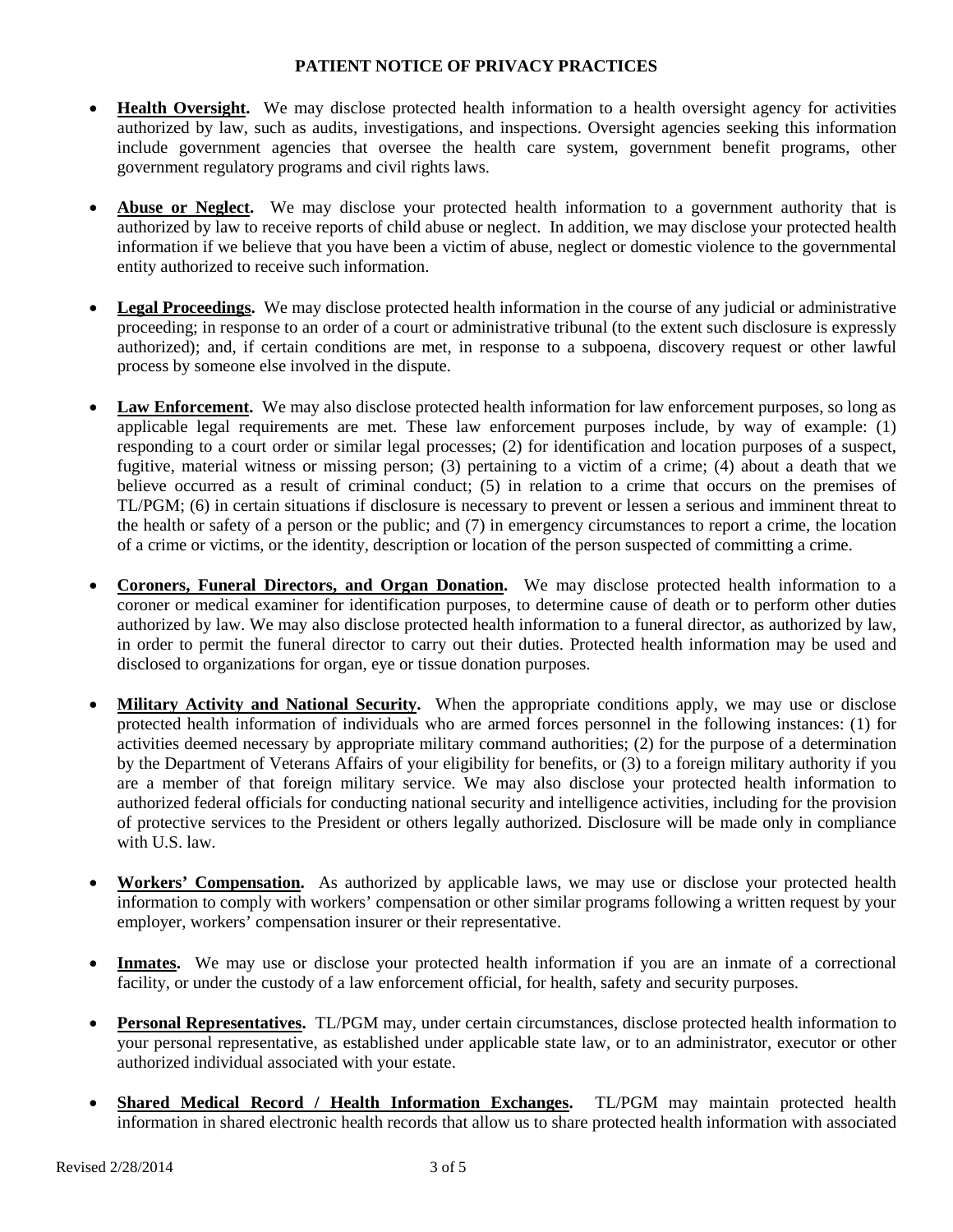entities. We may also participate in various electronic health information exchanges that facilitate access to protected health information by other health care providers who provide you care.

## **ALL OTHER USES AND DISCLOSURES OF PHI**

All other uses and disclosures of your protected health information not described above will be made only with your written authorization. In order for us to release your protected health information for any reason other than those listed above, you must give us a written authorization that clearly explains how your information will be used. You may change your mind and revoke your authorization, except to the extent that action has been taken in reliance on the authorization or if the authorization was obtained as a condition of obtaining insurance coverage. All requests to revoke an authorization must be in writing. If TL/PGM determines that an authorization request gives an improper, inaccurate and/or misleading description of an individual's health condition, TL/PGM shall decline to release less than the individual's entire record.

Additionally, release of the following information requires written authorization even though release of this type of information may be related to treatment, payment or health care operations: (1) alcoholism/drug abuse treatments; (2) psychotherapy notes; (3) uses and disclosures for certain marketing purposes; and (4) disclosures that would constitute the sale of your protected health information.

## **USE OF YOUR AUTHORIZATION AND PATIENT NOTICE**

You do not have to sign an authorization form; however, such refusal may prevent us from completing a task you have requested (such as enrollment in a research study or examining you to create a report for your attorney). Your refusal to sign an authorization form will not be held against you. TL/PGM will contractually require our Business Associates to follow the same confidentiality laws and rules required of TL/PGM. We will not allow others outside of TL/PGM and TL/PGM's Business Associates to have access to your protected health information unless we have the appropriate authorization to do so. Since TL/PGM providers and staff do not see patients, TL/PGM will provide this Patient Notice electronically on our website. We may request your acknowledgement of receipt of this Patient Notice electronically also. TL/PGM requires your authorization to release information in any instance not set forth on this Patient Notice. With your authorization, we will release the information that you have approved for release.

### **PATIENT RIGHTS REGARDING PHI**

Subject to certain exceptions, HIPAA establishes the following patient rights with respect to protected health information:

- **Right to Receive This Patient Notice.** You have the right to receive a paper copy of this Patient Notice of Privacy Rights. This Patient Notice will also be posted on the TL/PGM website at www.trumbulllabs.com. Any material revisions to this Patient Notice will be made available to you within 30 days of revision.
- **Right to Request Restrictions.** You have a right to request restrictions regarding how we use and disclose your protected health information regarding treatment, payment, health care operations. You also have a right to request a limit on the amount of protected health information we disclose to someone who is involved in your care or the payment for your care. TL/PGM will consider your request, but we are not required to agree to your restriction or limitation. If we do agree to your requested restriction or limitation, we will state the agreed restriction or limitation in writing and will follow your request, unless you are in need of emergency treatment, and the information is needed to provide emergency care. Further, your approved restriction or limitation will not prevent us from releasing information as required by other federal, state and local laws [see above for USES AND DISCLOSURES WHERE YOUR AUTHORIZATION IS NOT REQUIRED].

In addition to the above restrictions, TL/PGM will agree to restrict disclosure of your protected health information to a health plan if the purpose of the disclosure is to carry out payment or health care operations IF the restriction request pertains solely to a health care item or service for which the patient (or the patient's representative) has paid TL/PGM in full ("out of pocket"). To request a restriction, you must make your request in writing using the form provided by TL/PGM. Please contact the Privacy Officer of TL/PGM listed below for details and the required form.